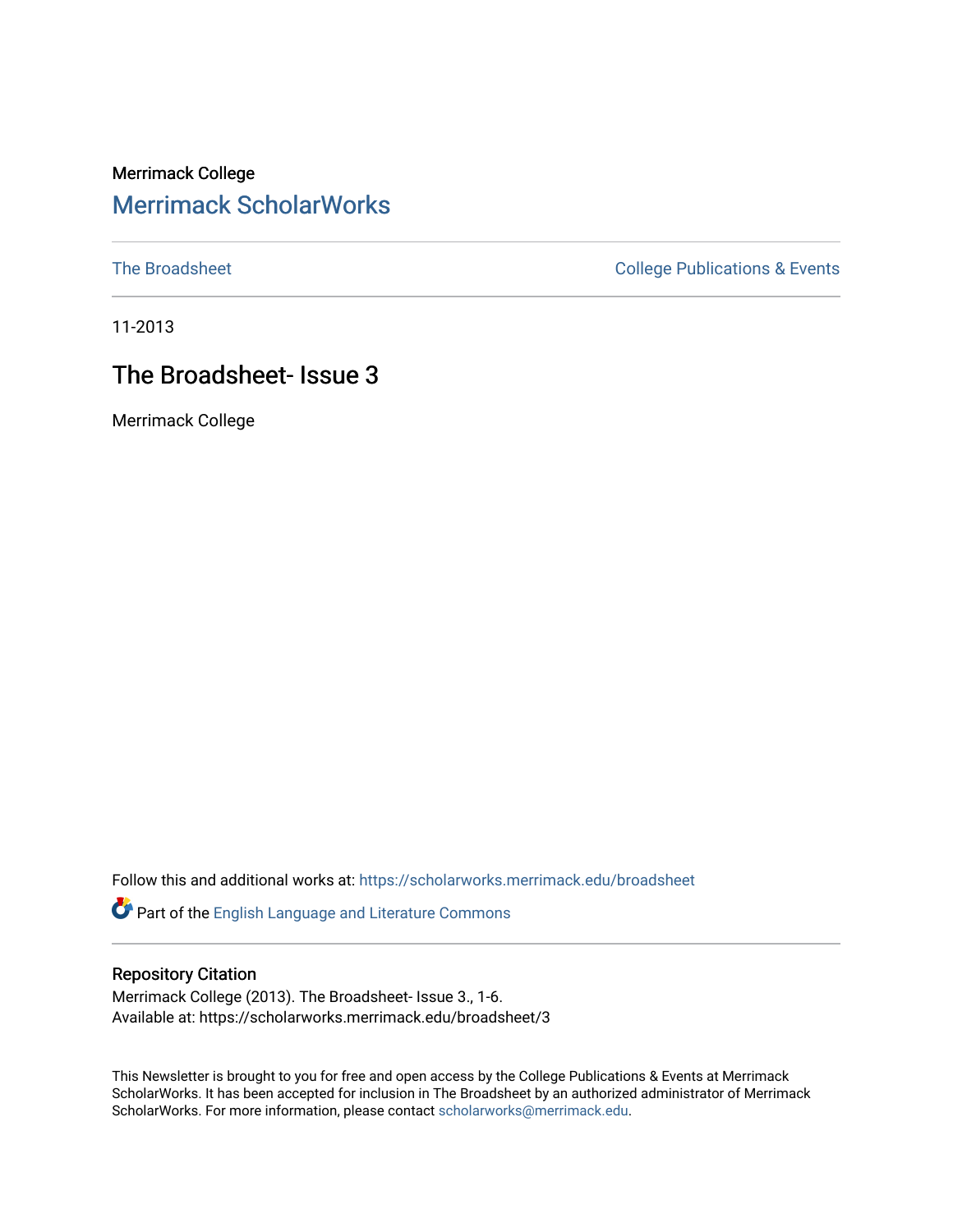# THE BROADSHEET Issue III, 2013

# What book would you take into seclusion?

*Here's what members of the Merrimack English community had to say:*

• "*The Great Gatsby,* because it allows the reader to unearth the reality beneath the roaring twenties and the American Dream." - *Megan Hathaway, Class of 2013*

• "Undoubtedly *In Cold Blood* because I need 'alone time' to process my feelings about the killers and the death penalty." - *Laura Dupre, Class of 2015*

• "*Harry Potter and the Sorcerer's Stone,* so I can be placed into that wonderful, magical world." - *Jackie Bagley, Class of 2014*

• "*Lord of the Flies*, in order to reflect on the relationship between the civilized and wild." -*Jacques Denault, Class of 2017*

• "Honestly, I wouldn't be able to take a book I've already read, because it's already lost any surprise factor which is what reading should be about. I'd rather make my own story on the island." - *Diana Le, Class of 2015*

• *"*Erich Maria Remarque's *A! Quiet on the Wester n Front* because of its powerful anti-war stance and because my father's life was greatly changed after WWI when doctors at the veterans' hospital in Chelsea about 1921 opened him up and found a pocket of German gas in him which spread; he was never able to work again." - *Professor Keohan*



Why English Majors Succeed in the Marketplace by Alison Leonard

*The Broadsheet conducted the fo!owing interview with Heather Maietta, Associate Vice President of Career and Corporate Engagement and Directer of the O'Brien Center for Student Success*

#### Q: How do you think the English major can benefit students in terms of the workforce?

HM: Students majoring in English often possess skills that most, if not all, industries are seeking. English majors are able to write effectively and think critically – skills necessary for success in graduate school and the workforce.

#### Q: What skills do employers look for that the English program provides?

HM: According to Forbes list of the top ten skills employers are looking for, Critical Thinking and Complex Problem Solving lead the race. English programs teach students to think critically and communicate their thoughts effectively. As an English major, a student gains insight into thinking creatively, which helps him or her hone problem solving skills. The ability to conduct meaningful, comprehensive research is also another skill English programs stress.

#### Q: Characterize the corporate sector's view of the Humanities in general and of the English major in particular?

**HM:** There is a general misconception that students majoring in humanities are unemployable, but it is actually quite the opposite. Students majoring in humanities, and specifically English, are now sought after by employers - and this trend is growing. Companies are willing to train a new employee on the technical aspects of a job, but the soft skills like communicating, problem-solving, and attention to detail that a student brings to a position are very important. As Bracken Darrell, CEO of Logitech, recently said, "When I look at where our business is going, I think, boy, you do need to have a good technical understanding somewhere in there, to be relevant. But you're really differentiated if you understand humanities."

#### Q: What kinds of internships should English majors pursue to bolster their resumes?

*continued p. 2*

HM: As for any major, students should pursue a co-op in their field of study if at all possible. Where this experience is completed is less important. Co-ops provide

*continued p. 2*

#### Included in this Issue:

English Major Career Night New Courses Spring 2014 Murphy Rededication Upcoming Events

Heather Maietta Interview Gail Caldwell at Writers House Book in Seclusion Writers House Advisory Meeting

*An official publication of the Merrimack Co!ege English Department, The Broadsheet is published monthly during the academic calendar year. Its mission is to celebrate the English Department's role in promoting the literary arts on campus, to acknowledge the accomplishments of faculty and students, to profile students and alumni, and to create a forum in which issues relevant to English studies can be discussed.*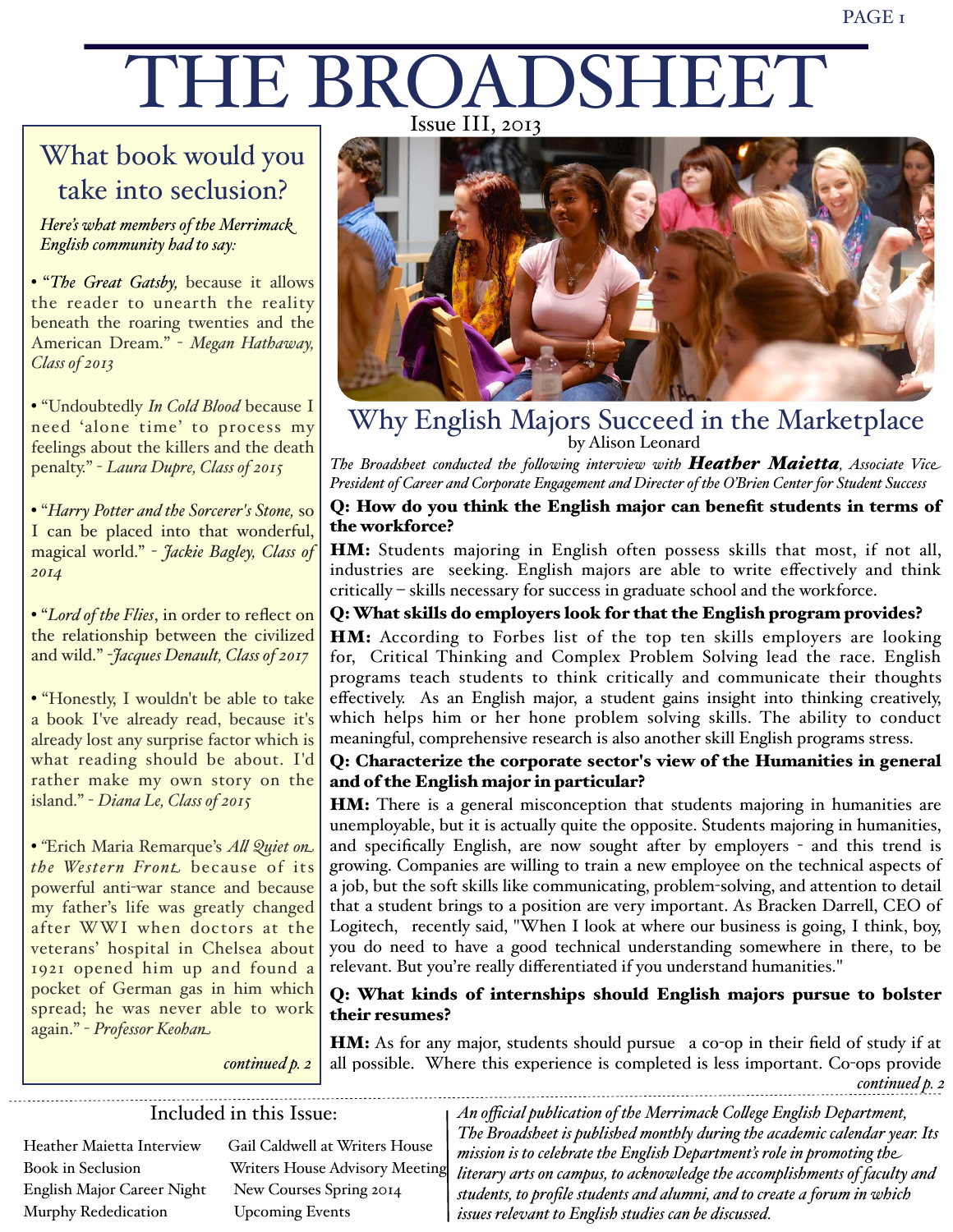#### PAGE 2

#### *HM interview continued 'om p.1*

*Book in Seclusion continued 'om p. 1* • "John Berryman's *The Dream Songs*. Who wants to be marooned without a wag?" *Professor Vatalaro*

- *"I'd have to say <i>Jane Eyre* because every time I read it I discover something new and interesting." - *Christina Pinciaro, Class of 2013*
- *"*Easy. *Frankenstein* because it created the dominant myth of the modern era (perhaps the only major myth of the modern era)." - *Professor Plunkett*
- *"Jane Eyre*, because it's my favorite book." - *Corinne Keddie, Class of 2014*
- *"*I would take *The Blind Assassin* by Margaret Atwood because parts of it read like poetry, which I love, but there's also this fantastic *Arabian Nights* framework I find utterly compelling: stories within a story, and the speaker telling the stories to keep herself alive." - *Danie!e Jones Pruett, Writers House Program Coordinator*
- *"*Marcel Proust's *In Search of Lost Time*. I love the way Proust balances his sense of the transformative power of the imagination with a wistful acknowledgment of the vanity of human wishes." - *Professor Scherwatzky*
- *"*At this exact moment in time, I would take Jeanette Winterson's *Sexing the Cherry* with me. In the words of the novel: 'Every' journey conceals another journey within its lines: the path not taken and the forgotten angle.' The island would cease to feel small the moment I opened this book." - *Professor McWhorter*



*Professor McWhorter and students in discussion*

deep learning over an extended time frame, helping students understand how their classroom knowledge impacts the world of work. Students also gain the sense of what it is like to operate in a professional environment. If a co-op is not possible, internships in a field that interests them are the next best thing.

English majors have a variety of options for internships, and should really focus their search on areas of interest. If interested in pursuing writing, places to consider might be newspapers or magazines, speech writing for political campaigns or executives, or copy writing for a variety of marketing firms. English majors are also sought after in all areas of business because of their attention to detail, strong articulation, and critical thinking. It is really about being multifaceted- having both broad knowledge and skills, as well as field-specific skills. The options are endless, and students can work with their career advisor in the O'Brien Center for Student Success to determine what areas they have interests in and how to go about that search process.

#### Q: What types of entry-level jobs are typically available to English majors?

HM: The Association of American Colleges and Universities conducted a recent survey of what employers want from new hires. The report, *It Takes More Than a Major: Employer Priorities for Co!ege Learning and Student Success*, shows that more than half of business executives want college graduates to have not only fieldspecific knowledge and skills, but a broad range of skills and knowledge. Less value is placed on the undergraduate major and more on a capacity to think critically, communicate clearly and solve complex problems.

There are so many entry level jobs that are available to English majors. Since English majors have solid, sought after skills, it really is based on specific student interests as to what field to focus their search. Some areas to consider are writing and editing, journalism, technical communications, publishing, teaching and education, as well as marketing, public relations, business, economics, sales, etc. The options are limitless!

#### Q: What services does the O'Brien Center offer that can be helpful to English majors/minors?

HM: The O'Brien Center for Student Success is a full service career development center that prepares students for the 21st-Century workforce. We work with students from matriculation to graduation and have a variety of programs that are available to all students - excellent services for English majors to take advantage of. We have internships, externships and co-ops, which provide students with necessary experiential learning sought after by employers and graduate schools.

We also have a Professional Mentor Exchange where students are paired with a mentor for a year-long development. Students are able to meet one on one with their career advisor at any time to discuss career exploration, resume and cover letter writing, the internship process, graduate school, and of course, post graduate employment.

#### Q: What minor fields would you recommend for English majors and why?

HM: Because English majors go into a wide variety of fields, there are a wide variety of minors they can choose from, and really they can choose anything! Popular minors for English students are economics, psychology, and business. Business is a popular one, because most jobs are part of a business and a broad understanding is helpful. Marketing or Communications are good minors as well; English students are already effective writers, but learning the trends of marketing, communication, and public relations would be helpful to understand consumers.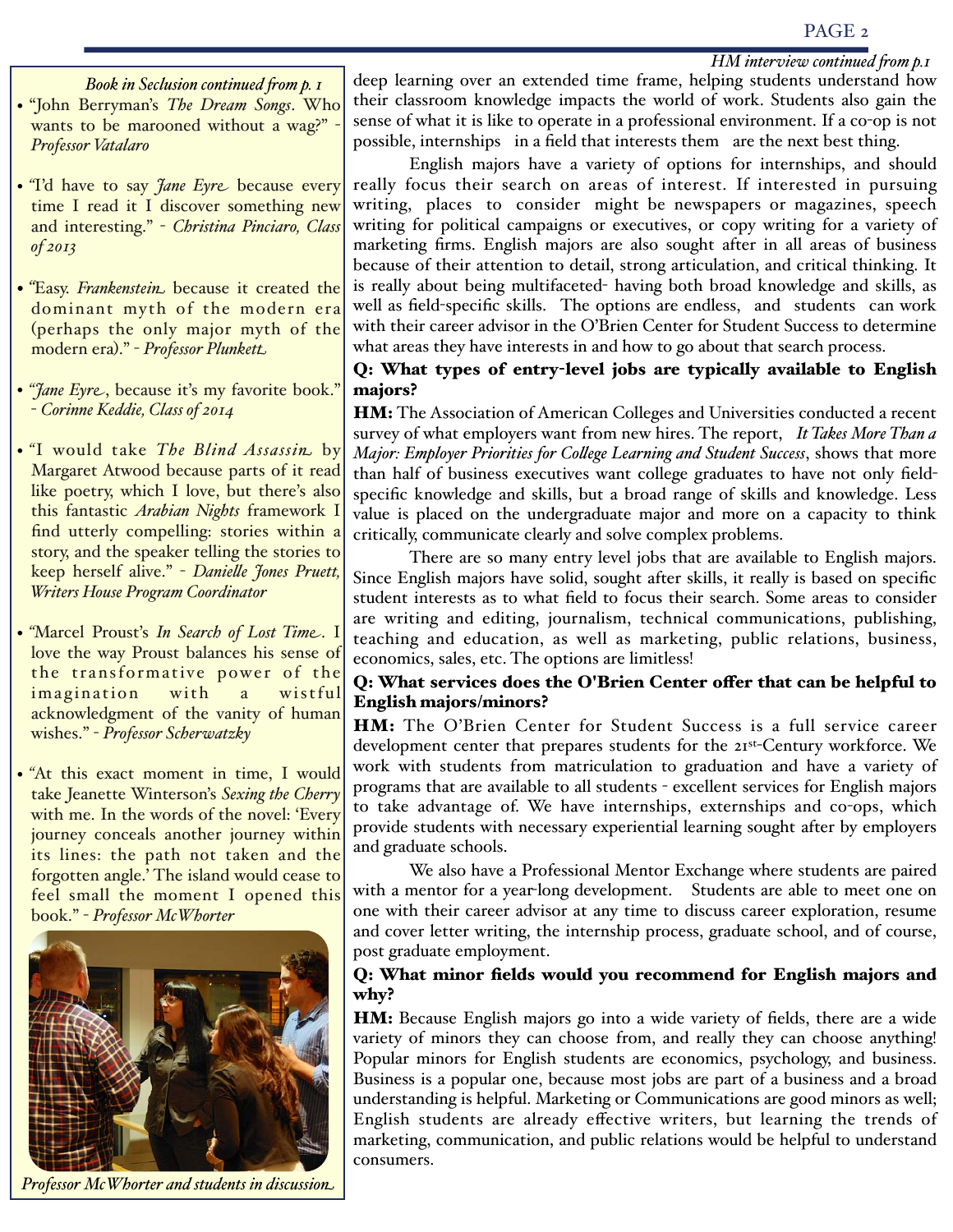Alumni Panelists at English Career Night Prove that English-Specific Skills and Determination

> Ensure Success After Graduation by Alison Leonard

Six English Department alums gathered at the Merrimack Club on October 8 to share their success stories with 60 students, faculty, and other graduates of the English program. The annual event, co-sponsored by the English Department and the O'Brien Center for Student Success, is designed to give students an opportunity to see what types of careers are open to them after receiving a degree in English. The theme of the evening was that nearly every field is fair game, because English majors cultivate valuable writing and communication skills as part of their training. Members of the panel emphasized that few things other than a lack of imagination or absence of determination would hold someone back.

The first to speak was Martha Knittell, class of 2000, who is the Senior Program Manager and Program Leader at Genzyme. In her early career, Knittell worked as a technical and "batch" writer before attaining the senior management position. She said that her ability to communicate effectively and explain concepts clearly represent two of her most important skills, skills she credits to her studies at Merrimack.

Kelly Hussey, class of 2009, spoke next about her position as an editor for Decisions Resources. Hussey noted that the ability to pay close attention to detail, a foundational skill in English studies, has proved to be a crucial one in advancing her career. She gave practical advice to the audience by stressing the importance of proper preparation for job interviews, and the willingness to take any position and work your way up. Hussey's own career took off after she "temped" briefly and was called back later for a full-time job at the same company, because her work ethic and attention to language impressed the employer.

Robert Koosa, class of 1995, and Attorney for Bonner, Kiernan, Trebach and Crociata, worked as a teacher for three years in the Lawrence School System before pursuing a career in law. He explained that many of the skills learned in English transfer into law practice, such as identifying the needs and goals of a specific audience, writing succinctly and carefully, and presenting convincing arguments. The best way to improve your writing is to keep practicing; the benefits are certainly worth the effort, he said.

Jessica Furtado, class of 2012, spoke next about her dual career as a Circulation Assistant for Stevens Memorial Library and as the founding owner of a business called "All You Need is Pug" that handcrafts various pet products. Good Morning America heard about the venture and contacted Furtado to learn more about her products for a possible feature story they might be able to run as a spotfiller for the program. She credits her strong writing skills as being very important in promoting her business. As far as





*Group gathers to honor Kate Murphy* Catherine Murphy Remembered in Conference Room Re-Dedication by Jennifer Hanselman

The Catherine A. Murphy Faculty Conference Room proved too small for the crowd that gathered on October 11 to remember its namesake. After moving to a nearby classroom, English Department Chair Steven Scherwatzky began the event by welcoming the many students, faculty, and border terrier enthusiasts in attendance, and thanking them for taking the time to look back on Professor Catherine Murphy's contributions to Merrimack and to the English Department. Two speakers, Internationally-known scholar of Irish Literature Professor Maureen O'Rourke Murphy (Professor Murphy's sister-in-law), and Bud Jennings, local teacher, fiction writer, and former student of Catherine Murphy, offered their perspectives about "Kate" Murphy as a person, an educator, and a member of the Merrimack faculty.

Catherine Murphy specialized in Irish Literature, earning her Ph. D. from Trinity College, Dublin in October of 1967, and at Merrimack taught courses in Irish Literature and fiction writing, wrote fiction herself, and served as department chair. Bud Jennings and Maureen Murphy testified to the strength of Kate Murphy's achievements in teaching, and scholarship, but also did a wonderful job of reminding the group about Kate's love of border terriers, her habit of smoking cigarettes while drinking coffee, and her "real love for people".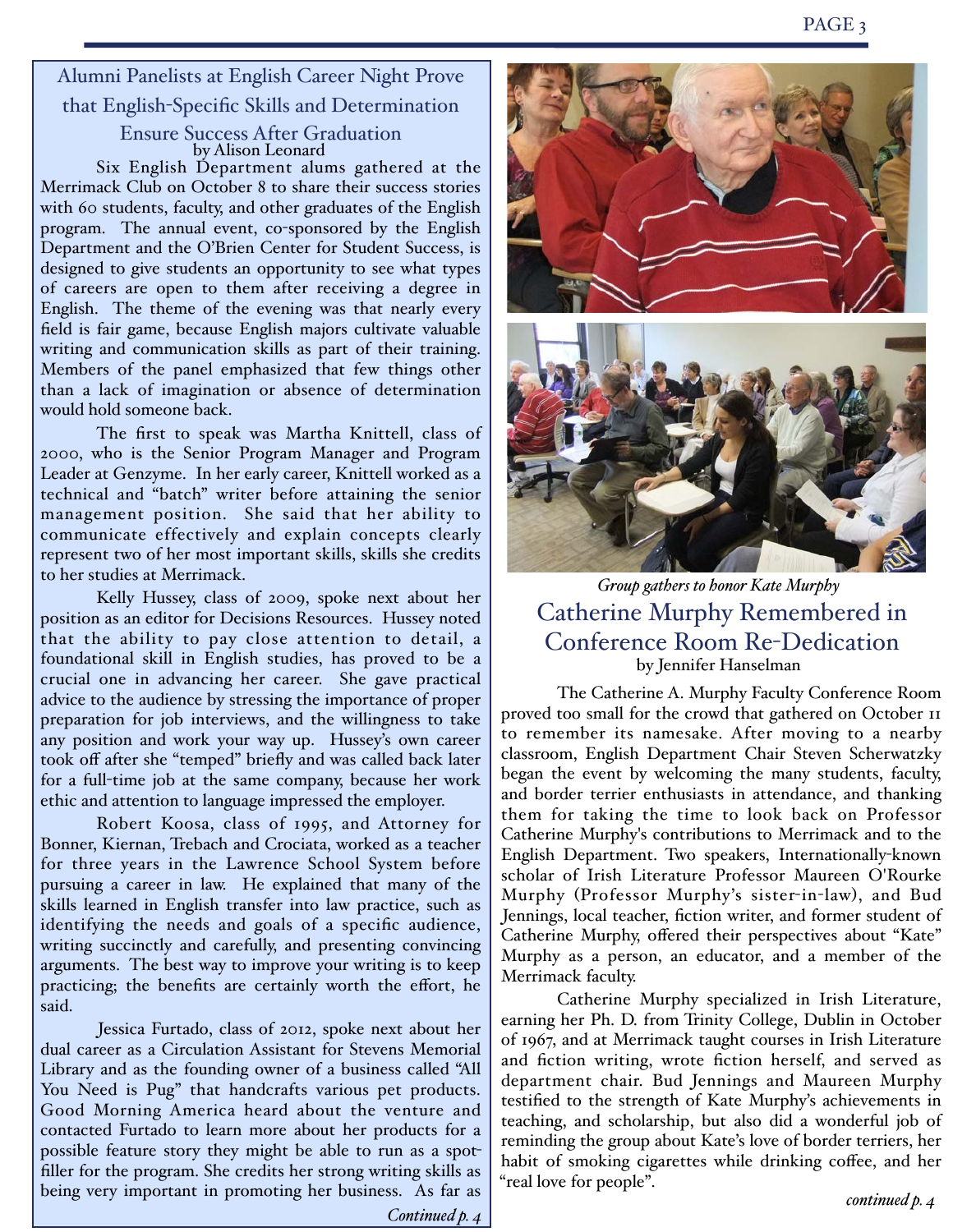#### PAGE 4

#### *continued 'om p. 3*

#### *Career Night continued 'om p. 3*

her position at the library, Furtado beat out other candidates with Master of Library Sciences degrees, because of her strong resume and her impressive writing and communication skills.

Following Furtado, Leah DeSalvo, class of 2011, spoke about her career as an English teacher at Haverhill High School. As one of the only panelists who had mapped out her specific career plans while in college, DeSalvo spoke about the benefits of teaching and gave practical advice to aspiring teachers. Hired right out of college, she praised the education she gained as an English and Education major at Merrimack and provided practical advice regarding career paths and courses of study for aspiring teachers.

The final panelist to address the group was Josh Roberts, class of 1999. He currently holds the position of Managing Editor at Smarter Travel Media. Roberts underscored the importance of finding an internship as a vital step toward ensuring future success. The unpaid internship he landed at Marvel Comics during his senior year proved to be crucial in putting him on a fast track to other jobs in the publishing industry. Dr. Steven Scherwatzky, serving as master of ceremonies for the event, recalled Roberts' apprehension about his career while Josh was still a student, showing that many English majors don't end up doing what they thought they would, yet go on to be largely successful as a result of the training with which the English major has supplied them.

A number of alumni in the audience supplemented the panelists' stories with brief job narratives of their own. At the conclusion, one first-year student in the audience, Jacques Denault, found it "interesting how everyone fell into what they are doing now." Allie Lynch, who attended the Career Night event, was particularly impressed with Furtado. She said, "She seemed so passionate about everything she was doing and I do not think there is any better form of success than that." As a senior, Lynch also found Career Night to be very interesting and helpful, and recommends all English majors and minors attend in the future. "I was totally intrigued and found myself perusing different websites looking at job openings and different internships the very next day," she said. "After Career Night, you begin to get a better grasp on what is out there and what interests you most."

Overall, Career Night was largely motivating and reassuring, especially for those seniors in the room contemplating their own career options in the upcoming months. In particular, the wide range of job opportunities that the panelists represented was impressive, and it was inspiring to hear about their success as students begin to think about their own futures. One of the most important things that can be taken away from Career Night is to recognize the valuable skills learned in the English major and to sell oneself in light of those skills when applying and interviewing for jobs. As all the panelists demonstrated, writing and communication skills are in high-demand.

Maureen O'Rourke Murphy recalled that Kate had a "unique way of including students and bringing students in". She also coached Merrimack's most successful College Bowl team and arranged internships for English majors. But perhaps the most important topic in Maureen Murphy's remarks regarded Kate's contribution to scholarship devoted to the work of Irish short story writer, Mary Lavin. Murphy arranged a hallmark (and now often quoted) interview in November of 1967 with Lavin, who was visiting Kate at Merrimack, in which Lavin discussed her short fiction with a group of Kate's students. The interview, conducted largely by Kate's students, produced a treasure trove of insight about Lavin's approach to writing short fiction, most notably the metaphor that a short story becomes "an arrow in flight." Maureen Murphy noted that scholars working on Lavin continue to build on that passage from the Merrimack interview in their own work. At the conclusion of Maureen Murphy's presentation on Kate Murphy's contribution to Lavin Studies, Professor Scherwatzky presented the original typescript of this interview to the Director of the McQuade Library, Kathryn Geoffrion Scannell.

Bud Jennings, a graduate of the Merrimack English program who had been enrolled in Kate's Creative Writing workshop, shared his memories about Kate's mentorship of him, her sharp wit, and unwavering commitment to her students and to her writing. Jennings finished his remarks by reading from his novel, *In and Out of Paris*.

English department faculty member Kevin Plunkett then read an elegy called "October Roses," by Irish poet Ian Blake. Plunkett read the same work at the original conference room dedication ten years ago.

The Reverend Kevin Dwyer, OSA, closed the event by blessing the Murphy Conference Room, as he had done during its dedication.



*Alumni Panelists at English Major Career Night*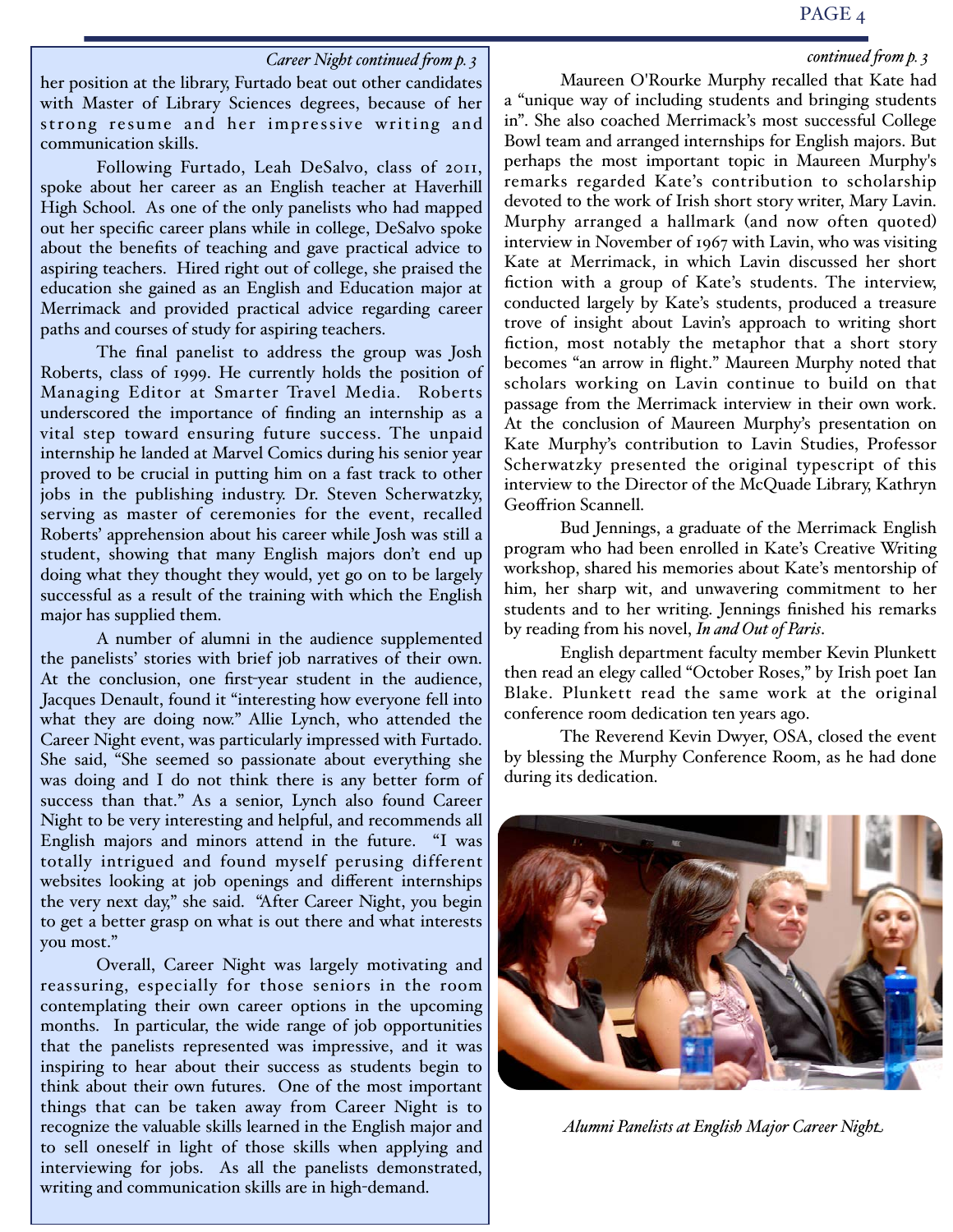## What's New at the Writers House?

#### Students Help Design Writers House Future

#### by Laura Stevens

25 students and three faculty members attended a  $\frac{1}{25}$  by Jennifer Hanselman student advisory meeting at the Writers House on October 10 at 3:30 PM. Attendees gathered in a circle before the fireplace, and Andrea Cohen began the meeting by stating simply that the Writers House is for "creative writing, reading, and thinking." She envisions the Writers House as becoming a student-centered space. She then welcomed students and asked them to introduce themselves. Freshmen, sophomores, juniors, and seniors representing many majors expressed one commonality in their introductions: a love of reading and writing, and a desire to bring more reading and creative writing into the Merrimack community.

Students and faculty then broke into smaller groups to share ideas for this new space on campus, which is the only one of its kind in New England. It was clear from these discussions that the Writers House will not just be a hangout space or lounge. Some of the most popular ideas proposed were poetry slams, formal and informal meetings of student reading and writing groups, film screenings, workshops devoted to teaching students about the publishing process, and a student-run literary magazine. Students expressed excitement about the professional writers who will visit the Writers House to speak. One student was overheard saying he is excited Merrimack developed a program to "bring in people to inspire us."

This was the first of many student-centered meetings to be held in the Writers House. Director Cohen plans to form a Student Advisory Group to meet once per month to discuss programming, student activities such as the literary magazine, as well as recommendations for what books to purchase to fill the Writers House ample shelf space.

Students not able to attend this initial advisory meeting should contact Andrea Cohen, or program coordinator Danielle Jones-Pruett at their Merrimack email addresses.



*Students in discussion groups at the first Writers House Meeting*

# Gail Caldwell Makes Her Stories Better than Life

A crowd of 70 students, faculty, and staff gathered at the Writers House to listen to a presentation by Gail Caldwell, on Wednesday, October 2. Caldwell's credentials include serving as a staff writer for the *Boston Globe* for twenty years. She became chief book critic, and in 2001 was awarded the Pulitzer Prize for Distinguished Criticism. Her Writers House presentation featured excerpts from her forthcoming (2014) memoir titled *New Life, No Instructions*, devoted to her childhood polio affliction and the recent hip-replacement surgery that she says changed everything for her. She also read excerpts from her memoir *Take the Long Way Home,* which details her friendship with Caroline Knapp, author of *Drinking: A Love Story*, who died of cancer in 2002.

Caldwell was the second writer to appear at the Writers House, and to begin her talk, she noted how excited she was to see the new space. She talked about the progression of "writers houses" she has experienced – the kinds of spaces she had used to read and write in throughout her life. Specifically, she recalled that her bedroom closet might have functioned as her first writers house. She also told the audience that she prefers the memoir as a literary form, because the memoir allows her to focus on events in or on portions of her life. Instead of having to write about everything that happened to her, she can choose the most interesting or emotional moments.

She then read an excerpt from *New Life, No Instructions*, which will be published in April 2014. It was clear throughout her reading that this is an important story for her to tell, and even though Caldwell was reading her words from a page, the emotion in her voice was unmistakable. Listening to her speak, it was easy to understand and even relate to the struggles she encountered during her recovery.

After that short excerpt, she followed with one from the previously published *Take the Long Way Home*, about the loss of her friend Caroline. The passages she chose seemed to resonate with the audience, for they focused less on Knapp and more on the feelings of grief and loss Caldwell endured. It was evidently difficult for many in the audience not to recall their own losses as Caldwell shared hers; a number of people looked visibly moved.

Caldwell also answered several questions from the audience. Although some questions focused on her work at the *Boston Globe*, she was also asked about her writing process. She discussed how different it is to write for a deadline (like she did every week with her book reviews) as opposed to writing her memoirs, and the different challenges of each.

With memoirs, "the story has to be better than...your life," Caldwell said. Just telling the facts as they happened is not good enough – there must be more to the narrative. The faces of the audience members, some of whom were brought to tears, demonstrated that her writing definitely embodies this ideal blend of factual evidence with eloquence and sensitivity. Caldwell's prose has the capacity to transport readers and listeners into an inner world of suffering and hope that has a lasting effect on them.